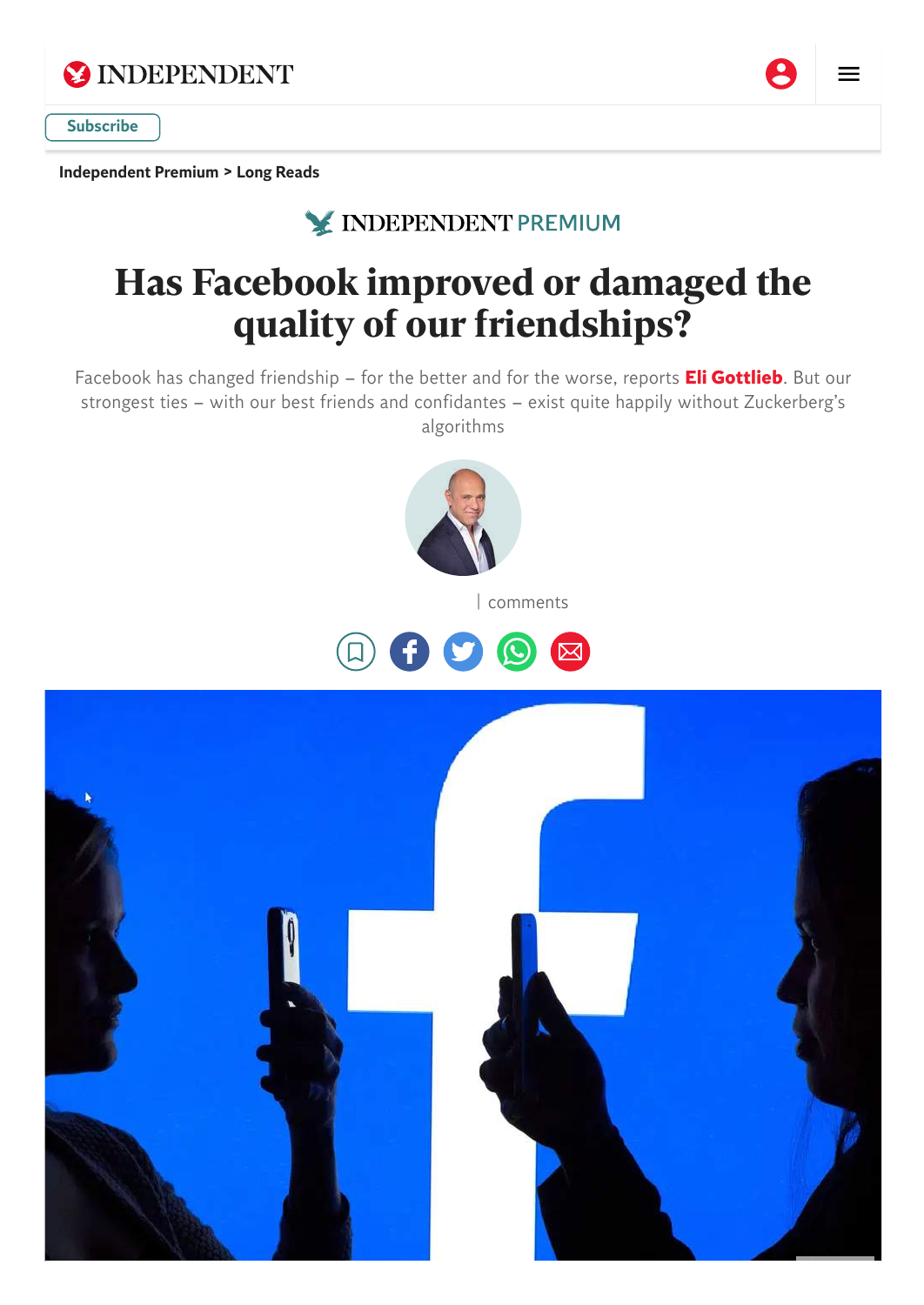

### **EX INDEPENDENT**



#### [Facebook:](https://www.independent.co.uk/) causing more harm than good? [Subscribe](https://www.independent.co.uk/subscribe?itm_channel=native&itm_campaign=top_right_subscribe)



acebook's had a rough couple of weeks. On Sunday 3 October, whistleblower Frances Haugen gave an extensive interview to *60 Minutes* criticising the corporation's prioritisation of profit over safety. On Monday 4 October, Facebook, WhatsApp and

Instagram – all owned by Facebook, Inc – suffered an outage for several hours, affecting millions of users worldwide. On Tuesday 5 October, Haugen appeared before the US Senate and called for the minimum legal age for social media use to be raised from 13 to 17.

This capped an already trying month for Facebook. In mid-September, the *Wall Street 'Hournal* began releasing the Facebook Files, an investigative series detailing the social media giant's knowledge of harm it causes and its efforts to keep this knowledge from the public.

The series exposed, among other things, evidence of Facebook's special treatment of celebrity users, which enable them to post content of kinds that result in suspension for regular users; attempts to cover up Instagram's negative impact on the wellbeing of young users; failure to apply fixes to Facebook's algorithm that would reduce the spread of harmful content; and ineffectual responses to alarms raised by employees about the use of its platforms by drug cartels and human traffickers.

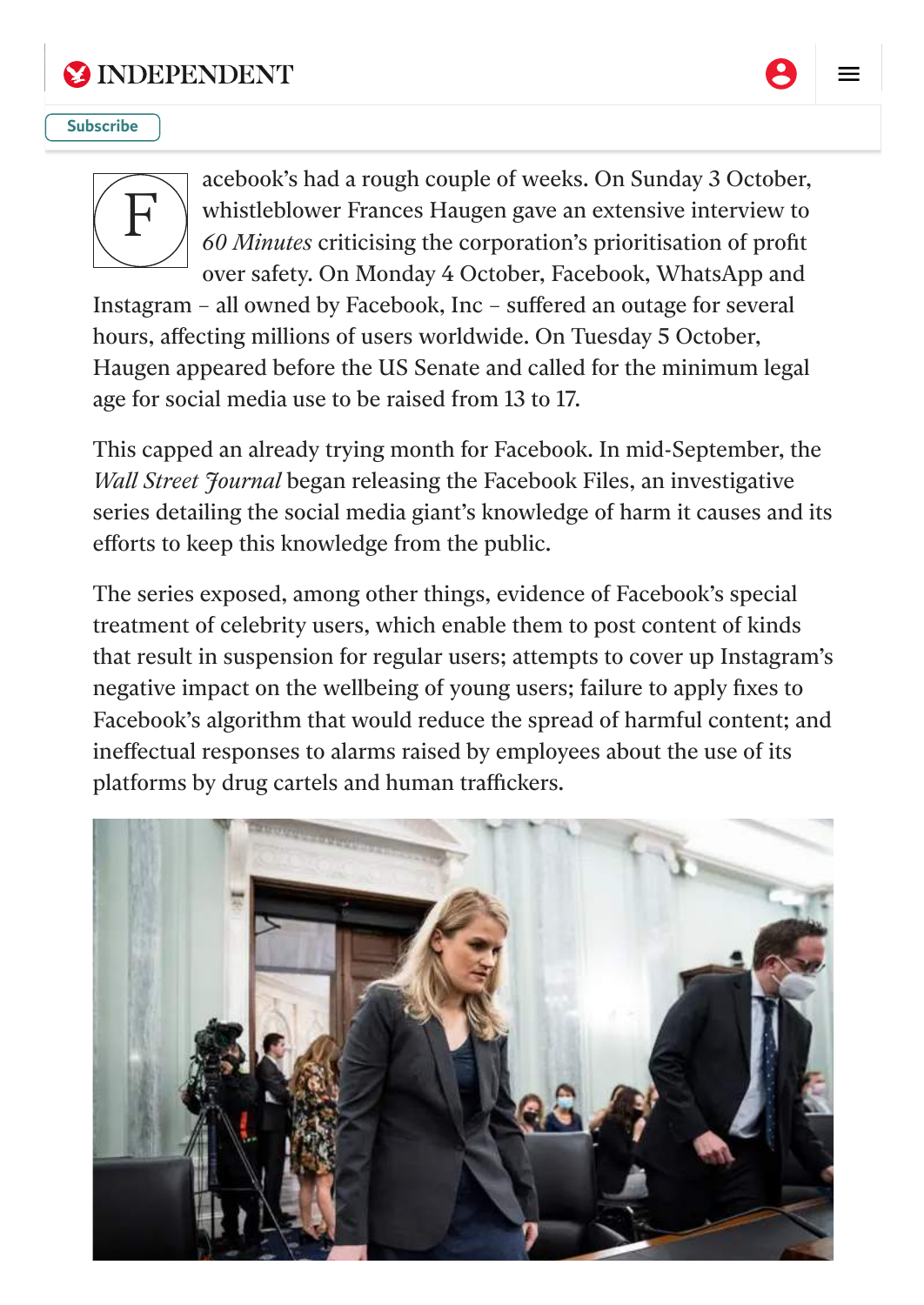

**EX INDEPENDENT** 



#### $\overline{\text{tr}}$ (AP) **[Subscribe](https://www.independent.co.uk/subscribe?itm_channel=native&itm_campaign=top_right_subscribe)**

Criticism of Facebook is nothing new. Since its launch in 2004, there are few social ills for which it hasn't at one time or another been blamed: fake news; proliferation of violent and pornographic images; political polarisation and declining civility; censorship; misuse of private data for commercial gain; rising incidence of body image disorders, anxiety and depression among adolescents – to name just a few.

If this partial list seems unfeasibly long, bear in mind Facebook's unprecedented reach. Facebook, Inc. is a trillion-dollar corporation with more than 3 billion users worldwide. In the US, around 70 per cent of social media users have Facebook accounts, to which most of them log in at least once a day. If you've ever shared a photograph of your lunch, edited a selfie, or wished happy birthday to someone you haven't seen for 20 years and would be fine not seeing for another 20, you've been affected by Facebook. You don't even need to have an active account. These ways of interacting, now commonplace, wouldn't exist were it not for the company's platforms.

And it's not just its reach. It's also its ubiquity. Once social media apps moved from computers to smartphones, their use become second nature. To a visitor from Mars, smartphones would look more like a limb than a device. We carry them everywhere and rarely switch them off. Their beeps and buzzes demand constant tending. The ritual of checking their social media feeds is, for many people, the first thing they do on waking and the last thing they do at night.

If there were any doubts about how central a place Facebook, WhatsApp and Instagram now play in our lives, that recent outage laid them finally to rest. For many affected, the experience was at least as unsettling as being without electricity or water: a sudden incapacity, coupled with an eerie sense that all is not right with the world and rising panic about how to cope if normal service isn't soon resumed.

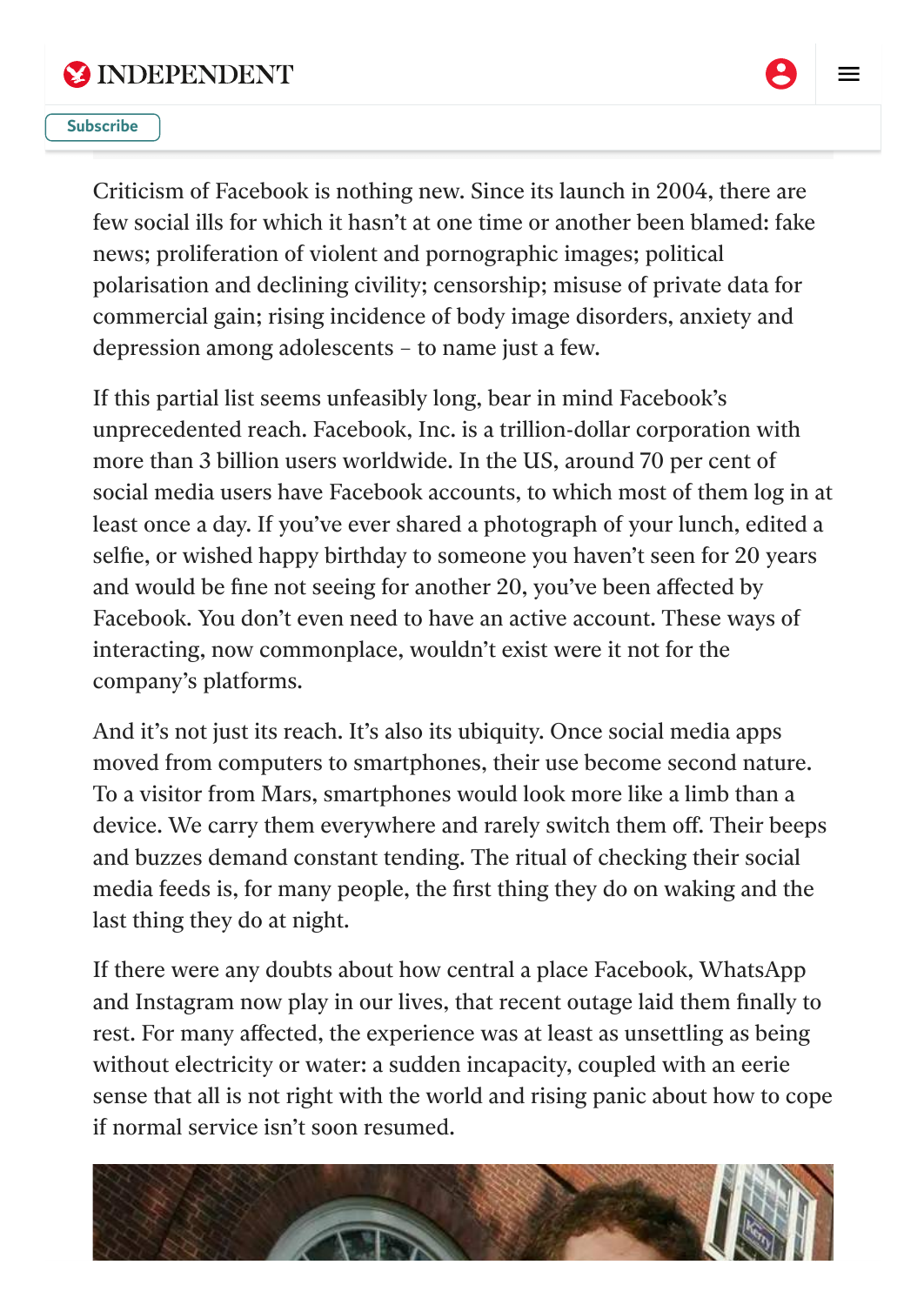



Mark Zuckerberg, the creater of Facebook, photographed at Harvard University in 2004 when the platform was created (Getty)

However, in all the recent debate about Facebook's enormous influence on our lives, one topic has been conspicuously absent: friendship.

Facebook's stated mission is to "give people the power to build community and bring the world closer together". It started out as a way to put names to faces on campus and its entire infrastructure relies on connections that individuals make with each other. But how, as Facebook affected the basic one-to-one relationship it was designed to support and on the back of which its growth and commercial success rides?

A little over five years ago, when Facebook was entering its own adolescence, it faced a media storm on precisely this topic. News editors seemed to be competing for the most sensational headline. Facebook friends are fake friends, study finds," screamed *Newsweek*. *The Independent* offered a more qualified, "Facebook friends are almost entirely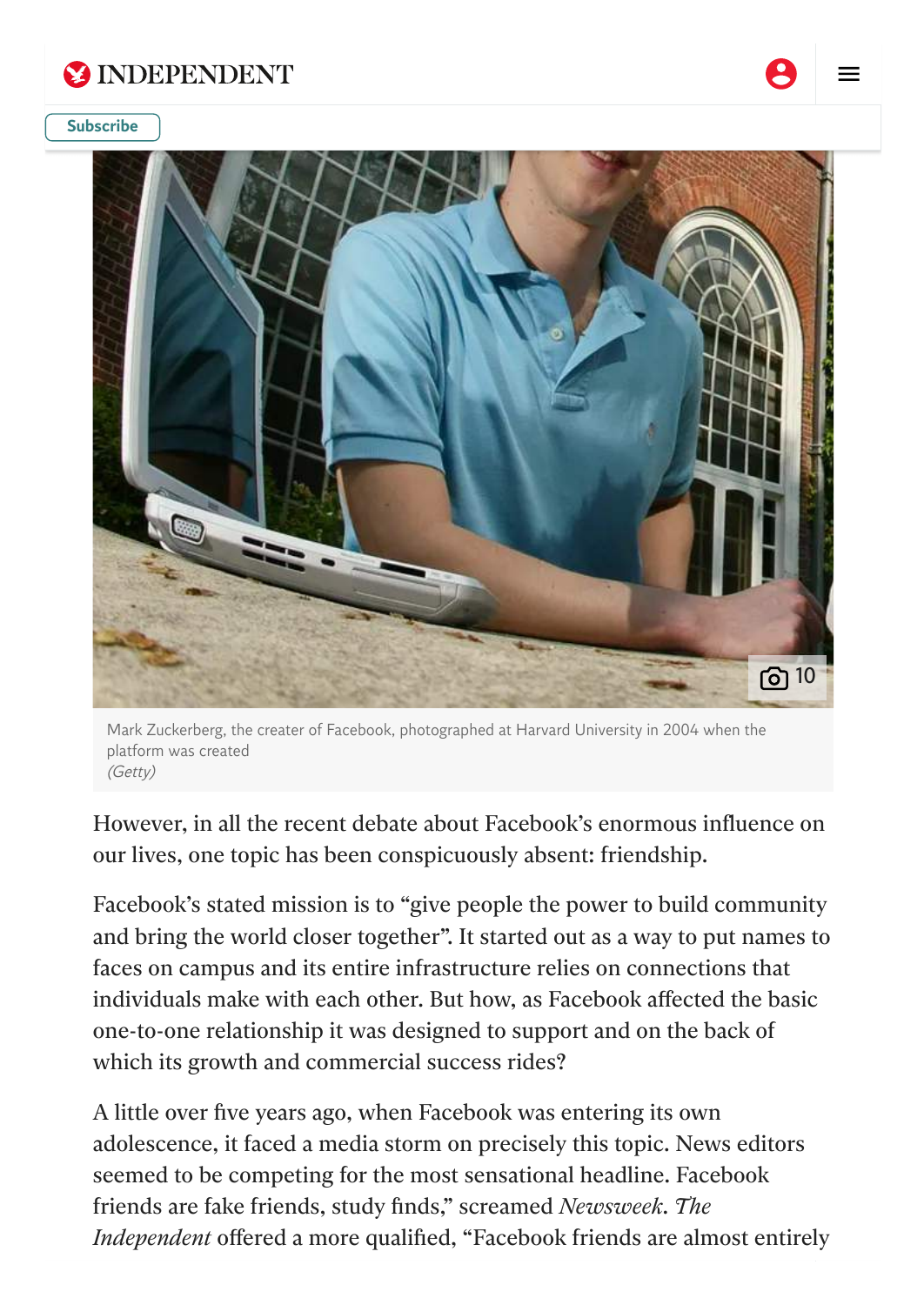



about four friends, and most don't even care if any the set of  $\alpha$  and  $\alpha$  and  $\alpha$  $\frac{1}{\sqrt{2}}$  measure  $\frac{1}{\sqrt{2}}$  measure  $\frac{1}{\sqrt{2}}$  for  $\frac{1}{\sqrt{2}}$  for  $\frac{1}{\sqrt{2}}$  for  $\frac{1}{\sqrt{2}}$  for  $\frac{1}{\sqrt{2}}$  for  $\frac{1}{\sqrt{2}}$  for  $\frac{1}{\sqrt{2}}$  for  $\frac{1}{\sqrt{2}}$  for  $\frac{1}{\sqrt{2}}$  for  $\frac{1}{\sqrt{2}}$  for  $\frac{1}{\sqrt{$ **[Subscribe](https://www.independent.co.uk/subscribe?itm_channel=native&itm_campaign=top_right_subscribe)** 

Facebook friends give a crap about you, says science."



*Facebook friends are almost entirely fake, finds study ... You can only count on about four of your friends, and most don't even care if anything bad happens to you*

Science, however, said nothing of the sort. In fact, the study to which these headlines referred showed almost the exact opposite. Evolutionary anthropologist Robin Dunbar and colleagues compared people's social networks on Facebook with offline social networks. What they found was that the size and structure of people's offline social networks are replicated online. People distinguish between best, close and distant Facebook friends, much as they do between friends "IRL" – in real life.

If the name Robin Dunbar rings a bell, it's probably because you read about "Dunbar's number" in Malcom Gladwell's *The Tipping Point*. This number, 150, is a hypothesised upper limit on the size of human friendship groups, or what Dunbar calls "personal social networks". Many human organisations turn out to be around this size, including hunter-gatherer communities, traditional villages, and modern army units.

Actually, "Dunbar's number" is a bit of a misnomer. Really, it should be Dunbar's numbers, in the plural. Dunbar's "social brain hypothesis" proposes that human social networks fan out in a series of concentric circles from the individual, each circle larger than the preceding one by a factor of three: a "support clique" of around five intimate friends; a "sympathy group" of around 15 best friends; 50 good friends; 150 more distant friends; 500 acquaintances; and 1,500 people to whose faces you can put names. Dunbar's explanation for this layering is that limits on brain capacity result in a playoff between quantity and quality.

So why all the sensational headlines about "fake friends"? Nowhere in their paper did Dunbar and colleagues use the word fake and their findings suggested that Facebook friendships were just as real as offline ones.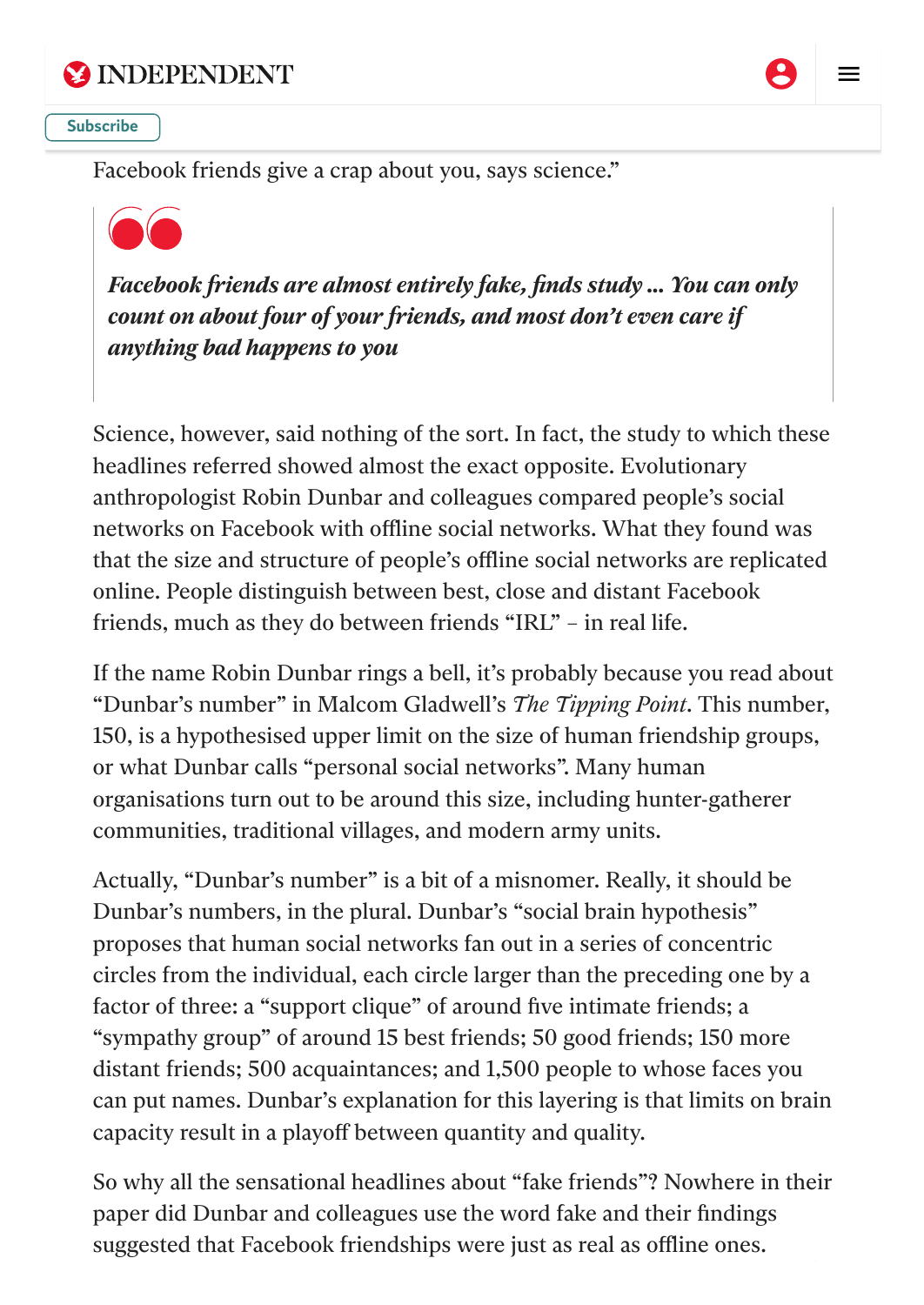

#### same five people who give a crap about you offline. **[Subscribe](https://www.independent.co.uk/subscribe?itm_channel=native&itm_campaign=top_right_subscribe)**



Dunbar's numbers propose that social networks fan out, starting with a support clique of five friends (Getty)

The headline-writers' moral panic probably had several sources. One of them is a subjective feeling shared by many that our general wellbeing has been adversely affected by social media. While we're in contact more regularly with more people, few of these interactions feel as satisfying as offline ones. Another source is general unease with Facebook's linguistic gerrymandering, which turns each of our contacts on the platform, however distant, into a "friend". Most of our Facebook "friends" are what we'd call acquaintances rather than "real friends". It's a short (and fallacious) jump from there to the conclusion that Facebook friends aren't real.

Another source is a general wave of "cyberpessimism" that was gaining traction around the time the study was published. Popular books and TED talks, such as MIT professor Sherry Turkle's *Alone Together* raised concerns about the tendency of social media to isolate people from each other and to diminish their capacity for meaningful interaction. San Diego state sociologist Jean Twenge's *iGen* later compounded these concerns with evidence of elevated incidence of loneliness, anxiety and depression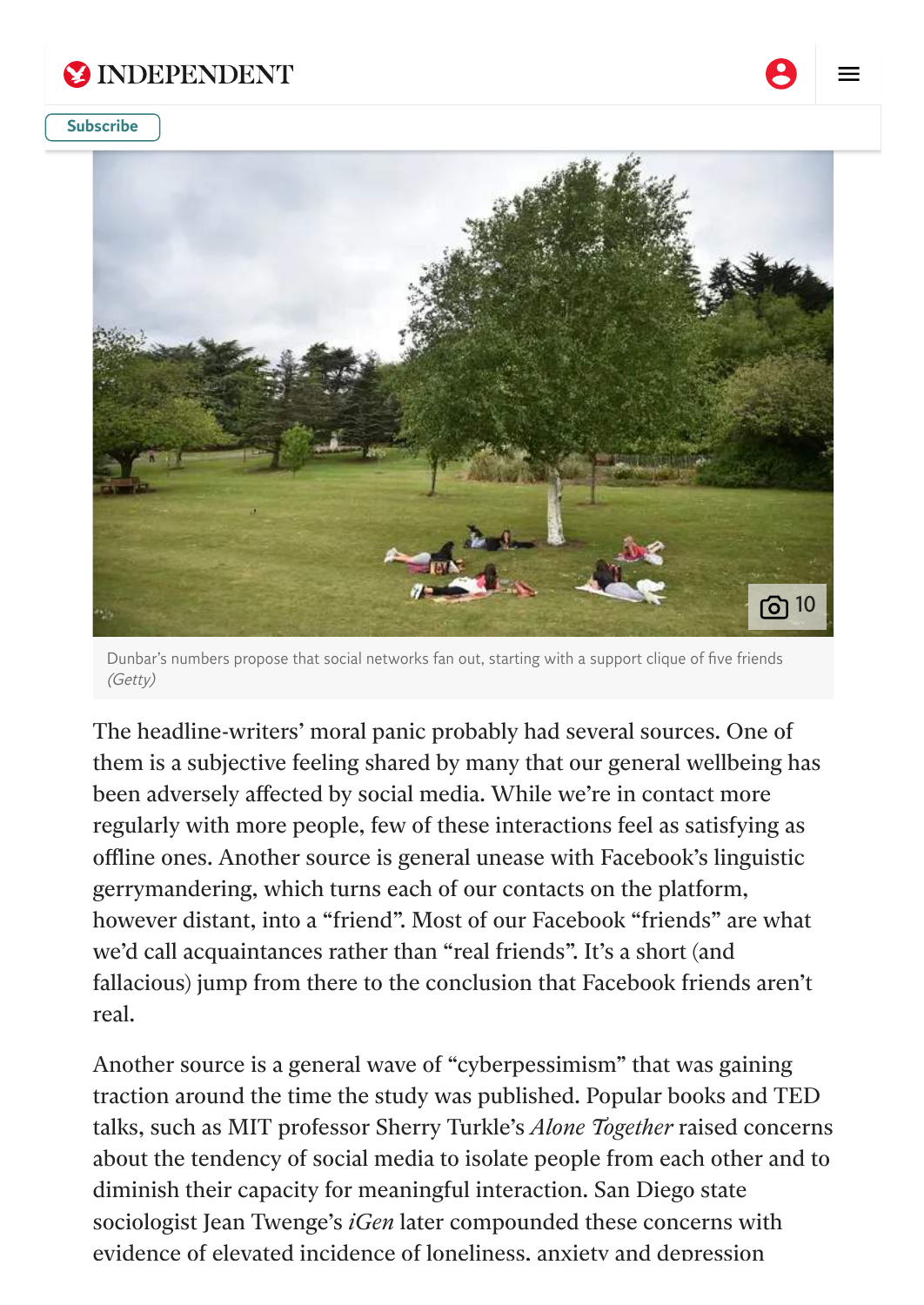



#### *Business Review*, former US surgeon-general Vivek Murthy warned of an impeding "loneliness". **[Subscribe](https://www.independent.co.uk/subscribe?itm_channel=native&itm_campaign=top_right_subscribe)**

So, who's right? Has Facebook reduced the quality of our friendships? Has it left things more or less as they've always been? Or has it even improved them?



There are growing concerns about the tendency of social media to isolate people (Getty)

To answer such questions, we need first to clarify what friendship is, and then to examine more precisely how friendships have been changed by social media. So, strap in. We're taking the scenic route. We'll start with Aristotle's account of friendship; explore different modes of being together; consider the relations between practicing friendship and performing it; then, finally, we'll examine what's changed.

Aristotle distinguished between three different kinds of friendship. Some are based on pleasure. For example, we're friendly with some people because they're fun to be around or because we enjoy doing stuff together, like trying out new restaurants or sending each other shocking GIFs. Other friendships are based on utility. For example, I might befriend someone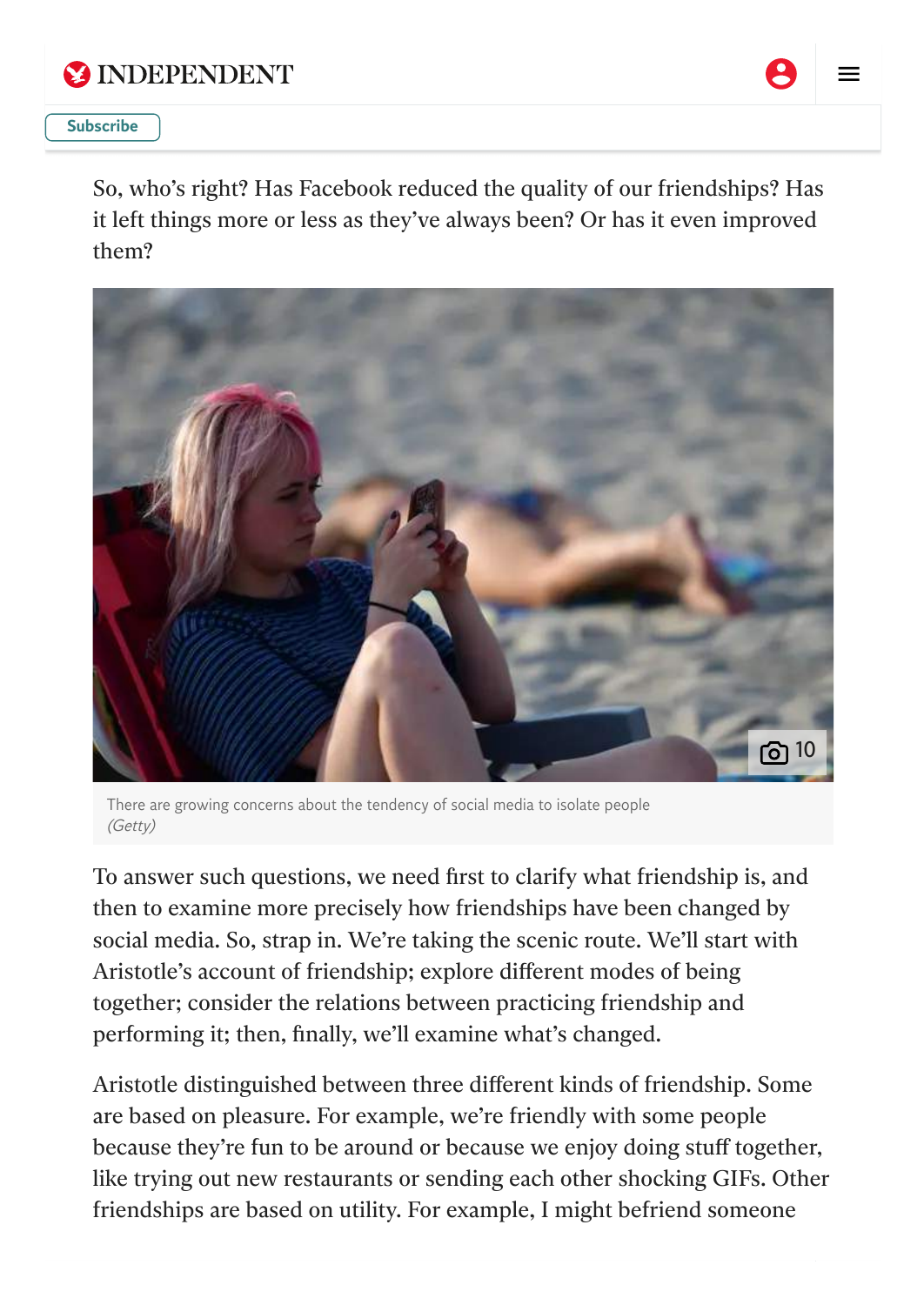



But the primary form of friendship, according to Aristotle, is friendship based on virtue. I love such friends for who they are – for their fundamental character. I see in such friends "another self" in the sense that their character and behavior hold up a mirror to my own. By observing them behave in ways I admire or listening to their loving critique of things I could have done differently, I learn how to become a better person. Friends of good character improve us.

However, Aristotle's high bar for primary friendship does not lead him to class other kinds of friendship as "fake" or "unreal". To do that, he says, "is to do violence to people's perceptions and forces one to utter paradoxes". Instead, he recognised that friendships exist on a continuum, from deep long-lasting connections to shallower, more casual ones.



According to Aristotle, primary friendship is based on virtue. Friends of good character improve us (Getty)

Where the particular relationship is positioned along this continuum is determined by factors such as trust and mutuality. In primary friendships "both sides get the same and wish the same to each other". As in the *Friends'* theme tune, if I'm a good friend, you can rely on me to be there for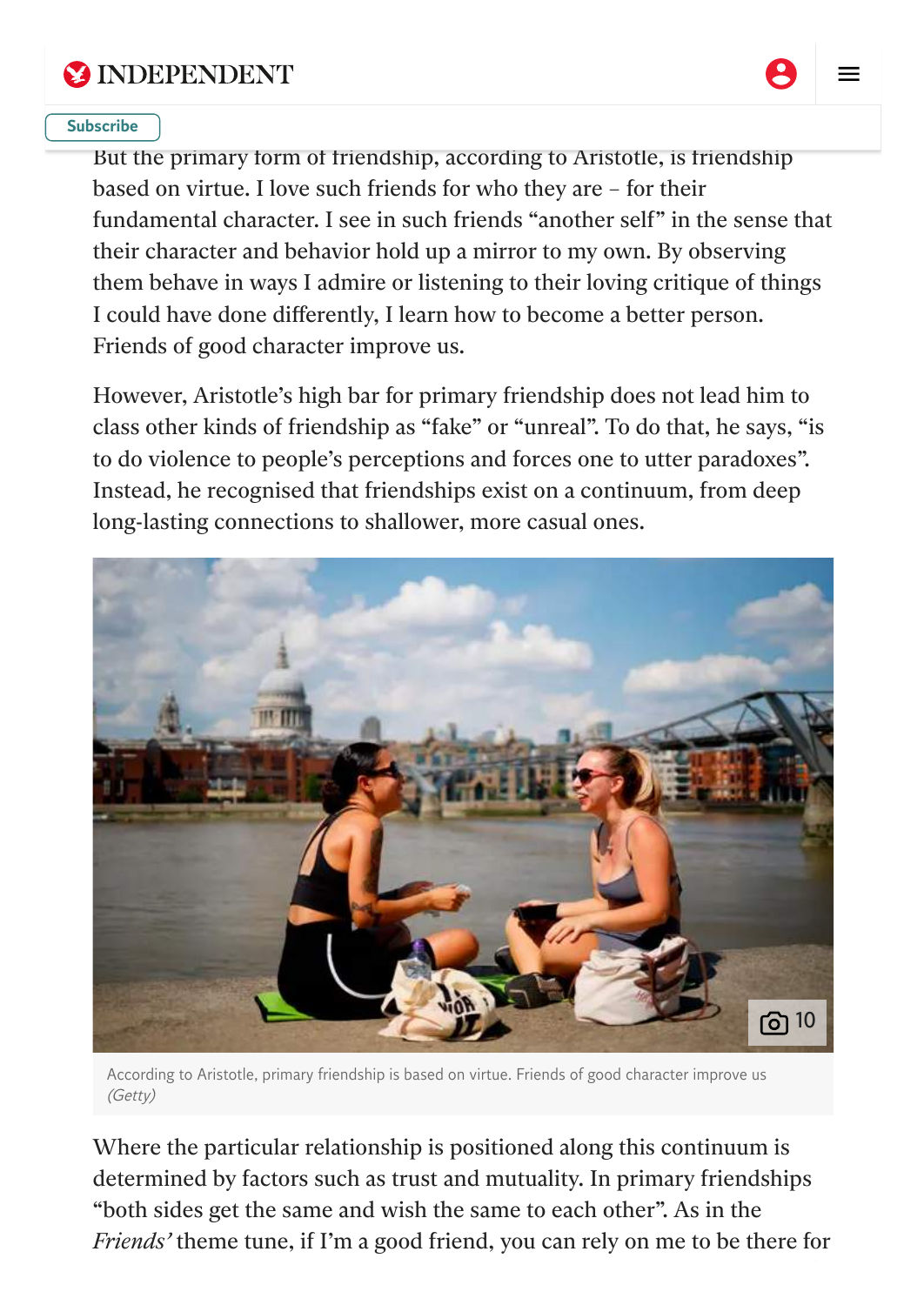



#### you're there for me too." **[Subscribe](https://www.independent.co.uk/subscribe?itm_channel=native&itm_campaign=top_right_subscribe)**

But Aristotle takes this mutuality a step further. In primary friendship, it's not just that we can rely on each other to be there through good times and bad. It's that we share each other's ups and downs naturally, and without calculation. All of which leads Aristotle to conclude that one can only have very few primary friends.

What a friend really wants is not just that he should feel pain along with his friend, but that he should feel the very same pain […] The same principle applies to joy: the mark of a friend is to rejoice for no other reason than that his partner is rejoicing. […] A stable friendship demands trust, and trust comes only with time […] Primary friendship, therefore, is not something that extends to a large number, since it is difficult to make trial of many people: you would have to go and live with each of them.

This brings us to another dimension of friendship: being together. Friends seek out each other's company. They want to be together.

There are various modes of being together. There's physical proximity. There's mutual attention and care. There's shared activity. And there are shared beliefs, interests, opinions and attitudes.

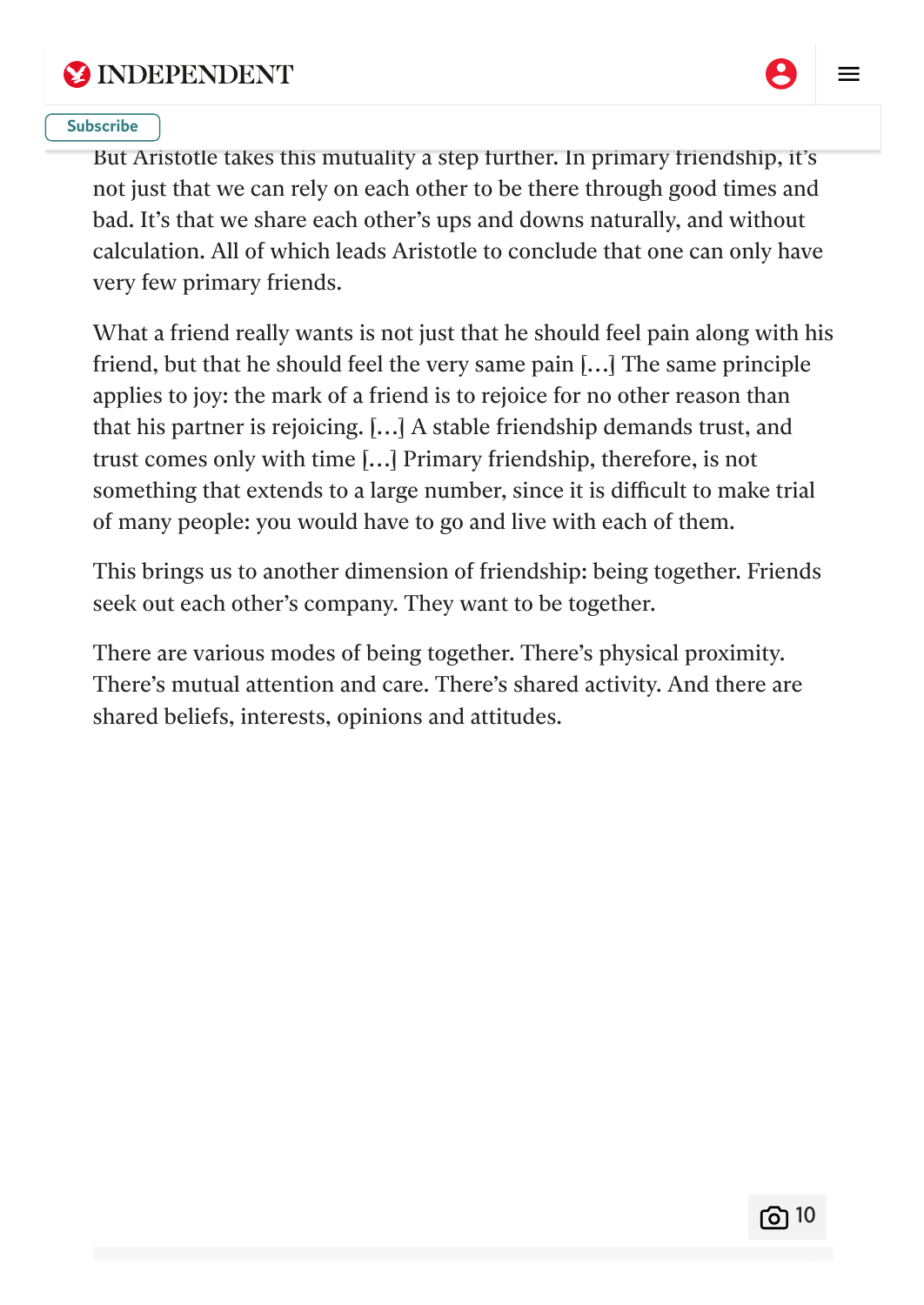



#### $\mathcal{O}$  and the friends without being together in all these modes at once. The se modes at once. **[Subscribe](https://www.independent.co.uk/subscribe?itm_channel=native&itm_campaign=top_right_subscribe)**

People can sustain friendships over large geographical distances and long periods of separation. Many friendships survive periods of thoughtlessness by one or other party. And it's possible to have very different beliefs, interests and opinions and still be friends. But there's a minimal level of overall togetherness below which friendship becomes ultimately unsustainable.

And different people need different kinds of togetherness. Some people can't be friends with people who don't share their religious beliefs or political opinions. Others have no problem doing so, but struggle to maintain relationships with friends they don't see regularly.

Our needs and expectations of togetherness from distant friends and casual acquaintances are much lower than of our closest confidantes. Raised eyebrows of mutual greeting can be sufficient signals of togetherness between fellow commuters. But we expect something more from a returning best friend in an airport arrivals hall.

This example highlights another important aspect of friendship. Like all human interactions, friendship is something we practice. But it is also something we perform. When I raise my eyebrows to a fellow commuter or envelope my bestie in a bear hug, I am not only engaging in an act of mutual attention. I am also performing it – both for the two of us, and for anybody else observing the scene. Indeed, the performance is itself part the interaction. I am communicating to you not only that you matter to me but that I'm happy for everyone to know it.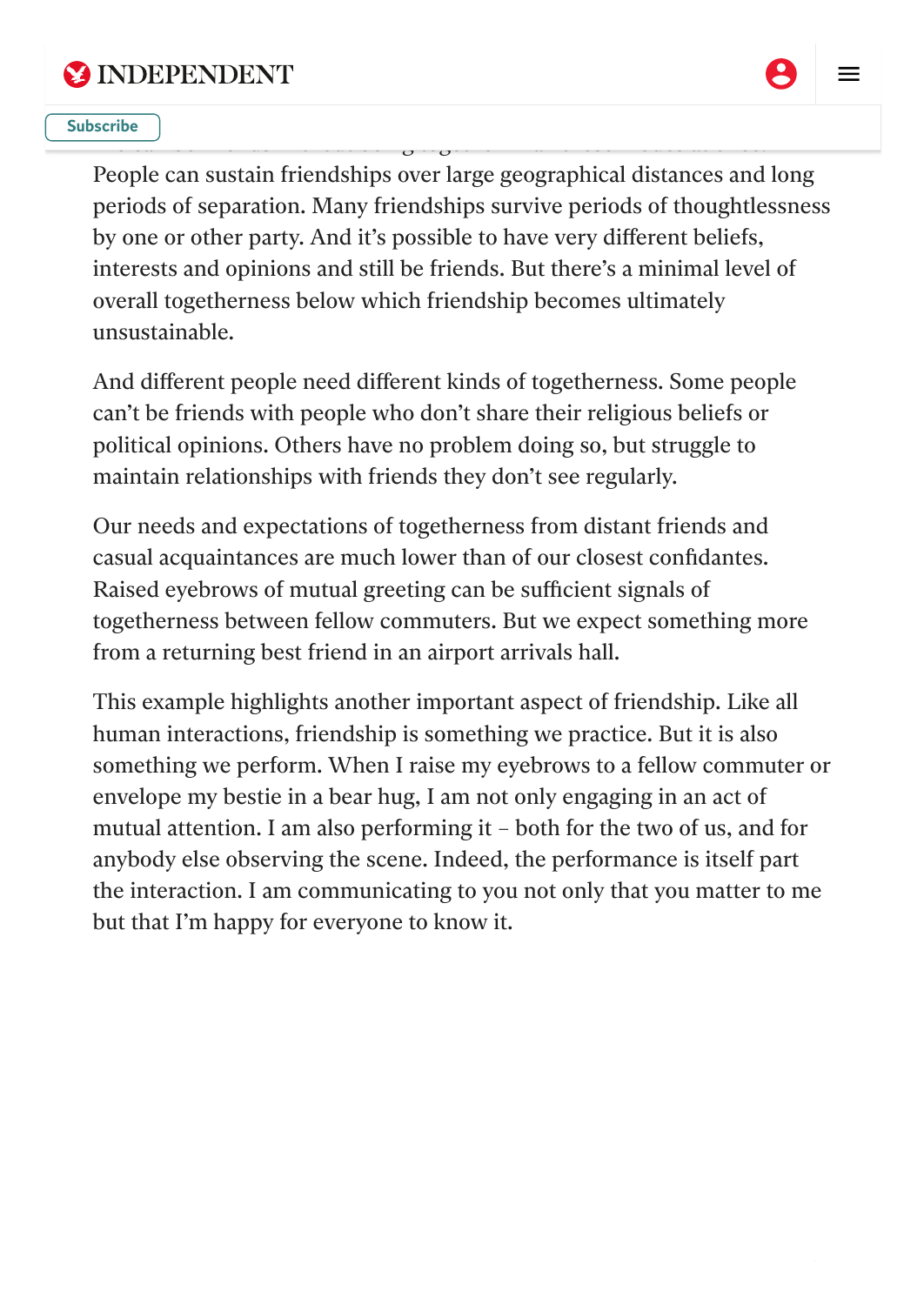





Some people can't be friends with people who don't share their religious beliefs or political opinions (Getty)

Some acts of friendship are more public than others. But even those that occur in private and without the awareness of the other party include some element of performance. For example, even if I'm the sole witness to my removal of lint from the back of your jacket, I'm aware not only of helping you look your best but also of performing an act that signifies care and affection.

This mixture of practice and performance doesn't usually bother us. But when the balance between the two is off, we notice. If someone greets you more loudly and warmly than usual in front of a friend she's trying to impress, you feel used rather than appreciated.



*As we thumb from group to group and app to app, our social lives can sometimes begin to feel like a British bedroom farce – a series of opening and closing doors, near misses, and embarrassing juxtapositions*

Each of the elements of friendship discussed above has been disrupted by social media. Facebook has expanded the number and type of people we call friends, made being together easier in some ways and harder in others, while also changing the balance between practice and performance.

As even Dunbar has acknowledged, Facebook has allowed us to expand the outer rings of our social networks dramatically. Those circles of 500 and 1,500 are easier to create and maintain than at any previous time in human history. Digital technology enables us to connect instantly with individuals who are otherwise distant from us physically and socially. Facebook calls them our friends, but we're in no doubt about our real relationship to them. They're contacts, with whom we have weak ties. As sociologist, Mark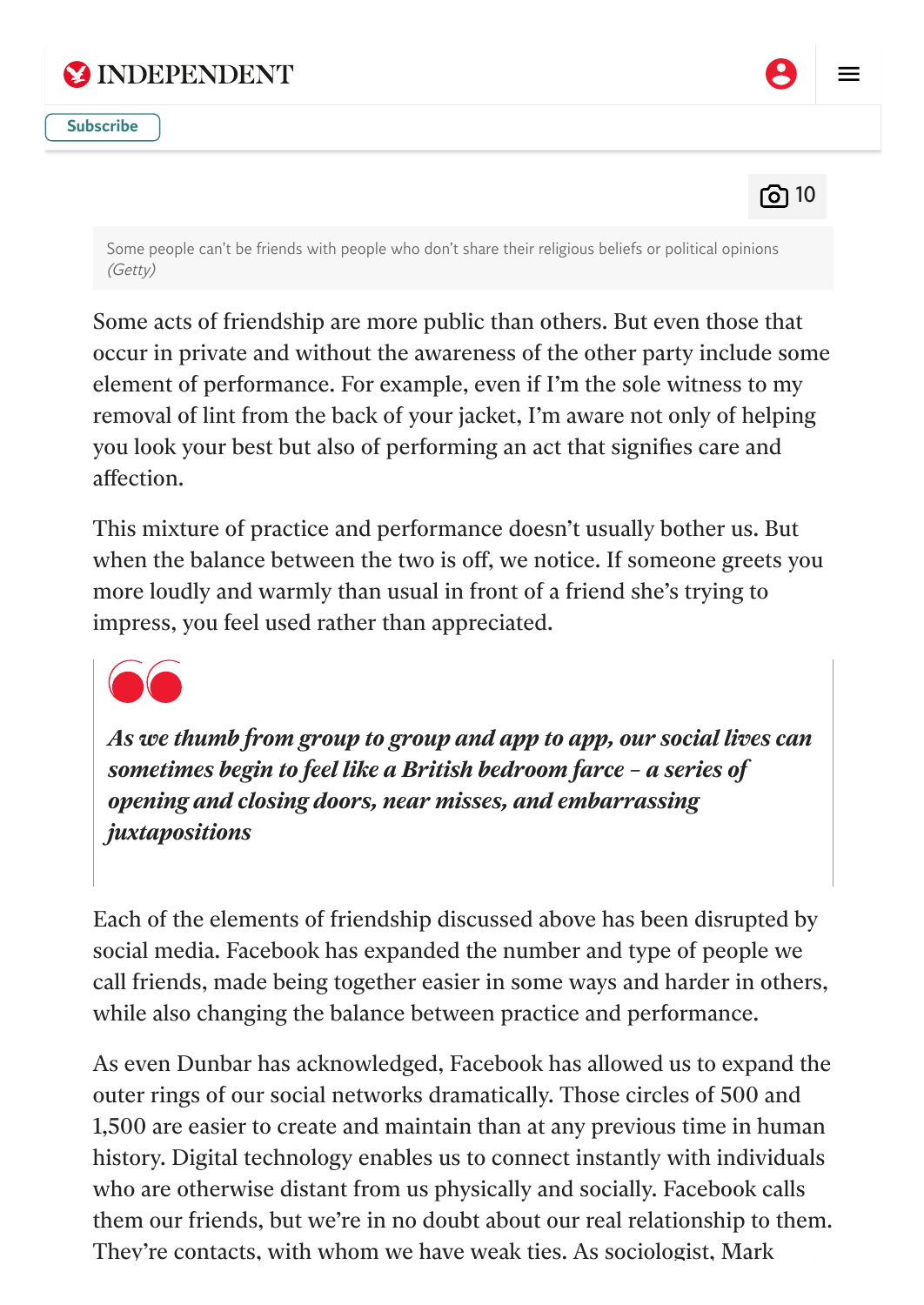



#### looking for your next job, or a recommendation for a local plumber, weak  $\left( \begin{array}{c} 1 \end{array} \right)$ **[Subscribe](https://www.independent.co.uk/subscribe?itm_channel=native&itm_campaign=top_right_subscribe)**

to the same sources of information as you are. Those in the outer reaches of your network have access to different sources.



*Algorithms and notifications are engineered to grab your attention and hold it; to keep you posting, liking, commenting ... under these conditions your decisions about where, how and with whom you spend your time are no longer your own*

On the other hand, and consistent with Dunbar's social brain hypothesis, the upkeep of your social network consumes time and energy. Moreover, Facebook's profitability and growth depend on you spending as big a chunk of your time on their platforms as possible. Their algorithms and notifications are engineered to grab your attention and hold it; to keep you pinging – posting, liking, commenting, and so on – all day and night.

This is precisely as exhausting as it sounds. But an even bigger problem is that, under these conditions your decisions about where, how and with whom you spend your time are no longer really your own. You're at the mercy of the algorithm and the hyperactivity of others on your network. This has two likely corollaries. First, you distribute your attention more randomly among close and distant friends than you would do offline. Second, you have less time and energy overall to invest in offline interactions.

In other words, Facebook's platforms promote some modes of being together and discourage others. These biases express themselves in several ways, and vary by platform. For example, the public "display window" format of Facebook makes it problematic to include in your social network people whose political opinions differ radically from your own. Your association with them is visible to others on your feed, and a potential source of embarrassment.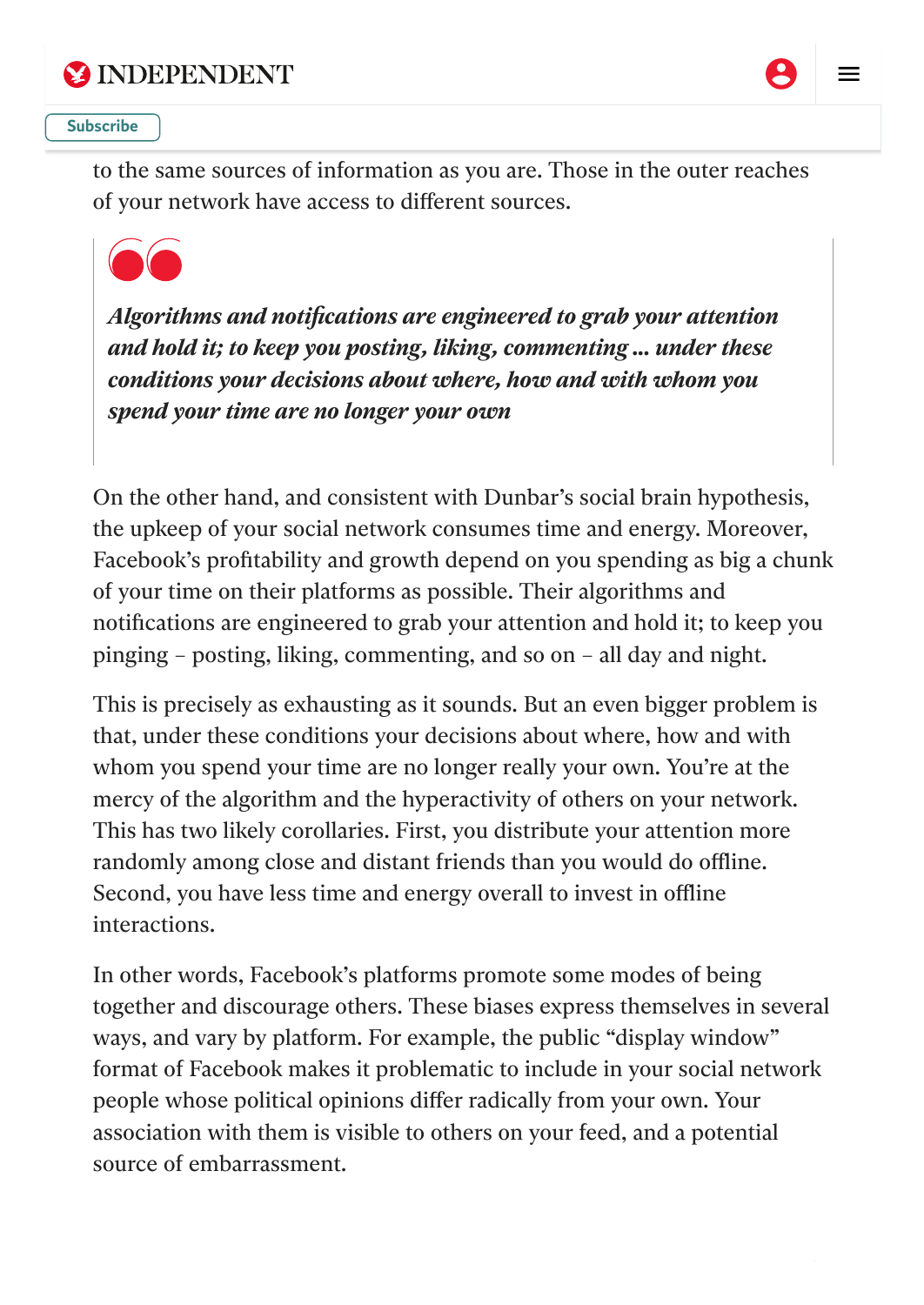



റി 10

On Facebook, we're all on display. We're hyper-aware of the impressions our interactions with others make on our network as a whole (Getty)

In WhatsApp, on the other hand, you can find yourself skipping constantly between different groups over the course of a day and struggling to switch identities and language registers effectively as you do so. I'm sure I'm not alone in having sent a GIF intended for one WhatsApp group to a different group for whom it couldn't be less appropriate. These are examples of what sociologist Erving Goffman called "context collapse" – where social circles we usually keep apart are suddenly brought together, often in uncomfortable ways. As we thumb from group to group and app to app, our social lives can sometimes begin to feel like a British bedroom farce – a series of opening and closing doors, near misses, and embarrassing juxtapositions.

However, it seems to me that the most significant effect of Facebook on friendship is its disruption of the equilibrium between practice and performance. Facebook has shifted the center of gravity decisively toward performance. On Facebook, we're all on display. We're hyper-aware of the impressions our interactions with others make on our network as a whole. Friendship is becoming more public, less private. This in turn is having a subtle but significant effect on our ability to maintain friendships of Aristotle's primary kind. Our focus on performance turns many of our online friendships into transactions of pleasure and utility. We each have a personal brand to maintain, and our mutual likes, comments and namechecks are part of a complex economy of give and take, stroking and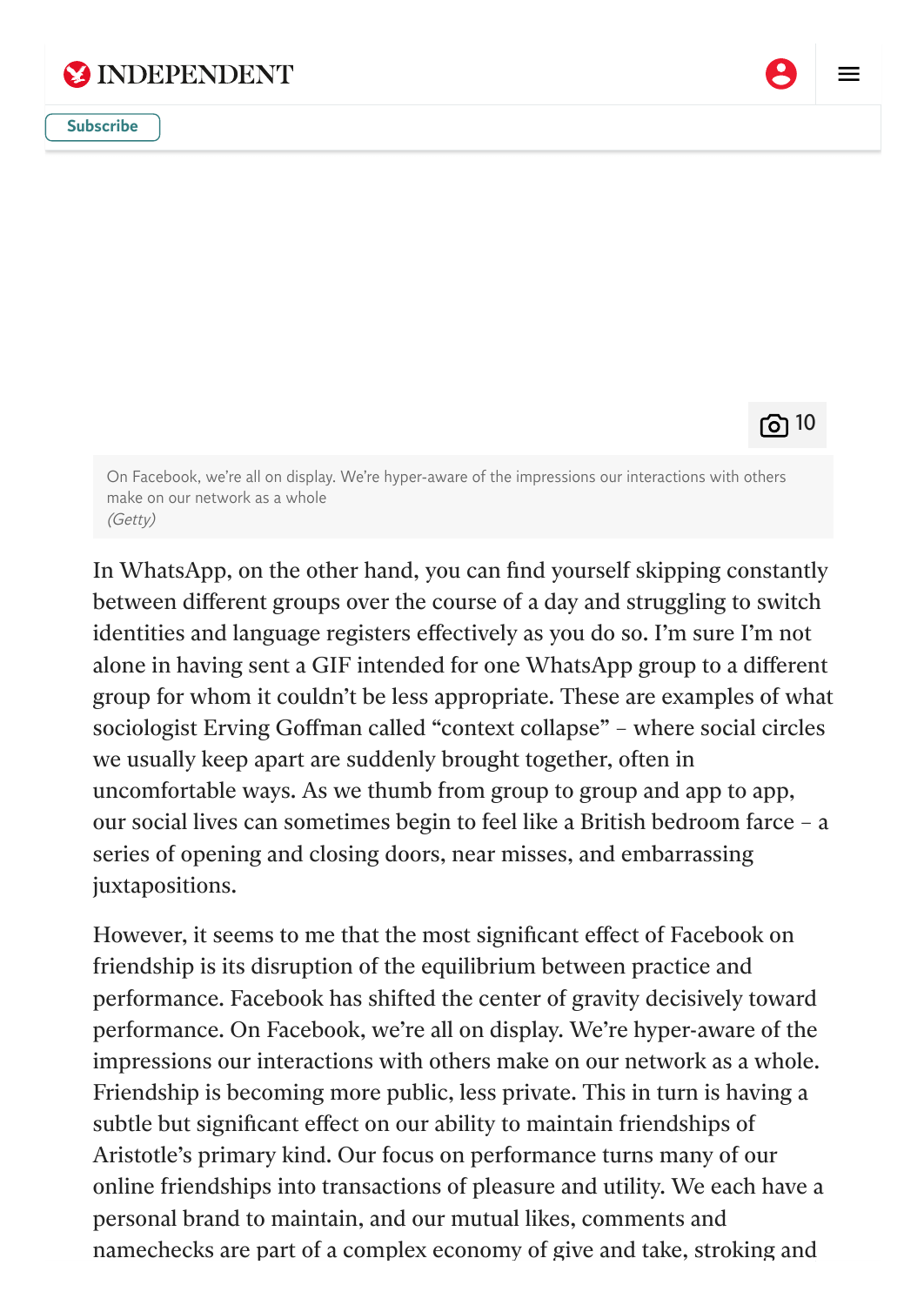

accessory than a friend on virtue, we get  $\alpha$  friendships based on virtue, we get  $\alpha$  $\frac{1}{\sqrt{2}}$ [Subscribe](https://www.independent.co.uk/subscribe?itm_channel=native&itm_campaign=top_right_subscribe)

රා 10

Zuckerberg: prioritising performance over practice (Getty)

An ironic, and unintentionally comic, interlude in the Facebook scandals of the last few weeks, was Mark Zuckerberg's rebuttal, on his personal Facebook account, of the *New York Times*'s suggestion that the board on which he was surfing in a clip posted on the Fourth of July was electric, rather than "a hydrofoil that I'm pumping with my own legs". As the company he founded was being accused of using underhanded tactics to burnish its reputation and whitewash its blemishes, his primary concern seemed to be to rebut allegations that he had used similar tactics to make himself look more impressive.

### **Recommended**

Trust me, I'm a doctor: In-person GP [appointments](https://www.independent.co.uk/independentpremium/long-reads/face-to-face-gp-appointments-nhs-b1932103.html) save lives and must return

Illegal [extradition](https://www.independent.co.uk/independentpremium/long-reads/biafra-self-determination-extradition-nigeria-b1933866.html) of Biafran leader could spark armed struggle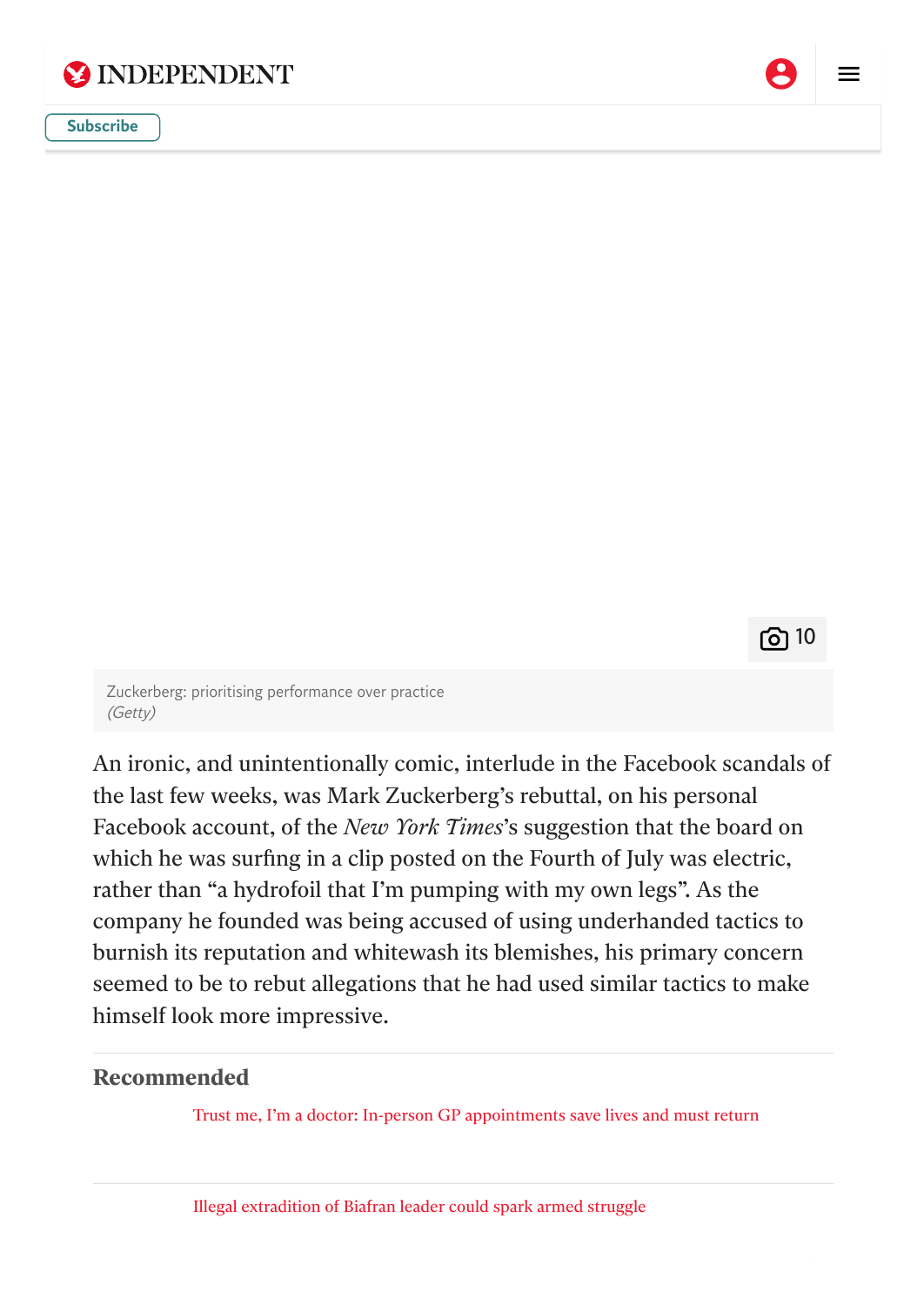



#### **[Subscribe](https://www.independent.co.uk/subscribe?itm_channel=native&itm_campaign=top_right_subscribe)**

But there's an extra layer of irony here, too. What Zuckerberg the person, and Facebook the corporation, are accused of, are, in many ways, just grander and darker versions of the kinds of behaviour in which many of us indulge on Facebook, the app: prioritising performance over practice and engaging in narcissism under the cover of strengthening relationships and building community.

So, yes, Facebook has changed friendship. Both for the better and for the worse. It's been great for weak ties and problematic for strong ones. Fortunately, however, our strongest ties of all – those with our best friends and most intimate confidantes – continue to exist largely without resort to Facebook. When we communicate with these inner circles on social media it is usually a supplement, prelude or temporary replacement service to being together face-to-face. Our greatest challenge, therefore, may be to protect such friendships from the habits we pick up when interacting online with others.



More about: [Facebook](https://www.independent.co.uk/topic/facebook) [Friendship](https://www.independent.co.uk/topic/friendship) [Whistleblower](https://www.independent.co.uk/topic/whistleblower) Social [Media](https://www.independent.co.uk/topic/social-media) [Instagram](https://www.independent.co.uk/topic/instagram)

#### <span id="page-14-0"></span>Join our new commenting forum

Join thought-provoking conversations, follow other Independent readers and see their replies

View [comments](#page-14-0) v